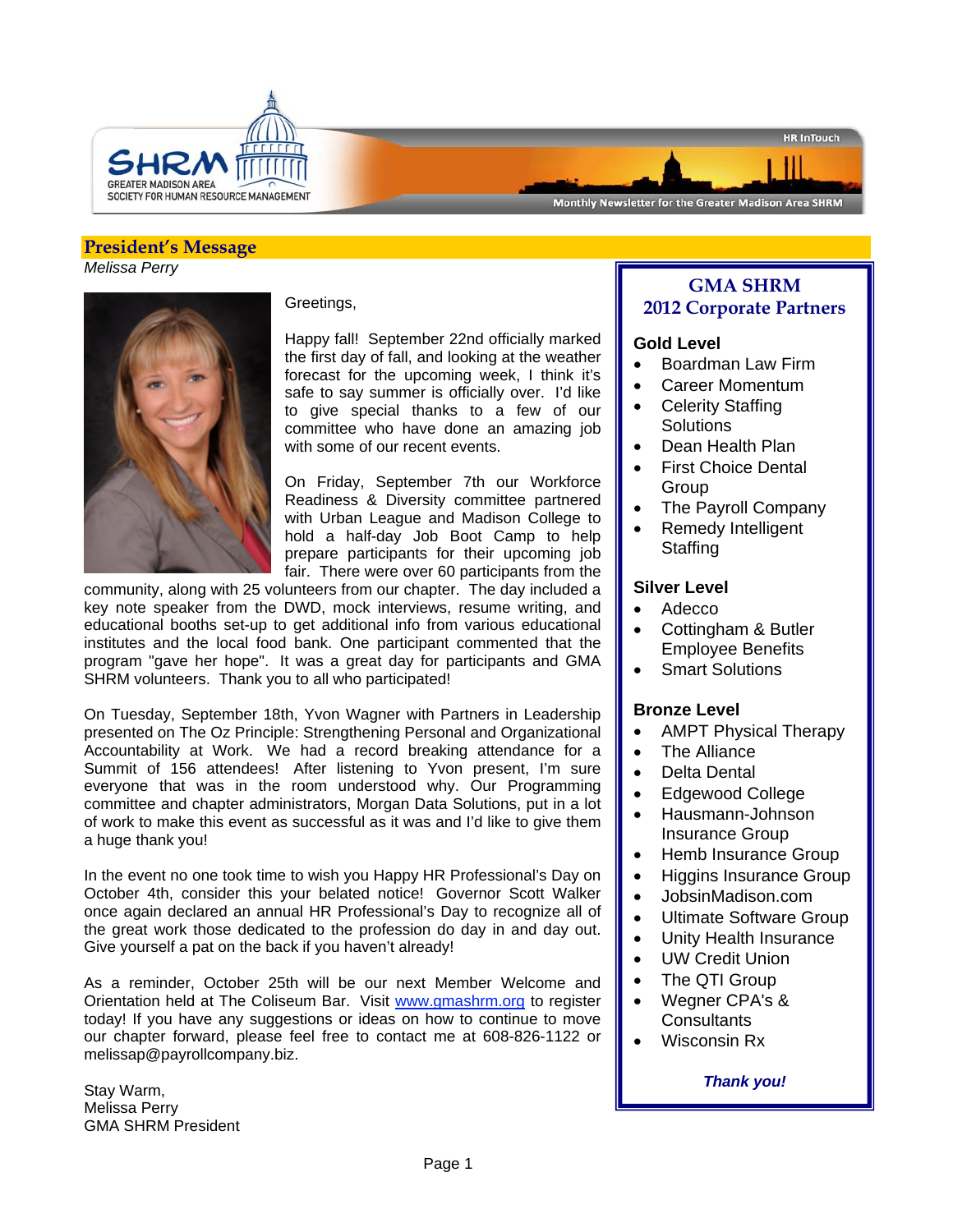# **GMA SHRM Board of Directors**













**Melissa Perry** President



**Jake Siudzinski President Elect** 

Immediate Past President

Dawn Koopman Secretary Treasurer

JoAnna Vanderpoel, PHR VP. Membership



**Tara Conger, PHR** VP, Marketing & Communications



**Jeff Russell** 

VP, Programming

**Melissa Chadwick** Director, Education & Development

**Michelle Thoren** Director Workforce Readiness & Diversity

**Tammy Barden** Director, **Government Affairs** 

## **Government Affairs Update**

**Dental fillings lead to loss of ability to speak, and "proper form" was not required for interactive process**. *Contributed by Bob Gregg, Boardman & Clark Law Firm* 

Numerous dental fillings created mercury toxicity causing severe damage to a nurse's throat and vocal chords. She lost her voice and had to use an electro-larynx device to speak. Her employer, the Department of Veterans Affairs, gave her a choice of disability retirement or medical termination. She claimed she had the ability to continue working, with accommodation. She was then medically terminated. In the ensuing case, the employer claimed that the nurse never submitted the proper reasonable accommodation request form, therefore it had no obligation to discuss accommodation with her. The court found the employer had failed its obligation to engage in the required "interactive process" before forcing the employee out of the job. No special form is required. The employee had made numerous communications to management regarding her condition and accommodation requests; the employer clearly knew or should have known. The court ruled: "A written request is not required. An employee may ask for an accommodation in plain English and need not mention the ADA or the Rehabilitation Act or even use the phrase 'reasonable accommodation.' The notice merely 'must make clear that the employee wants assistance for his or her disability.'" Pierce-Mato v. Shinseki (W.D. Pa., 2012).

## **Compensation and Benefits**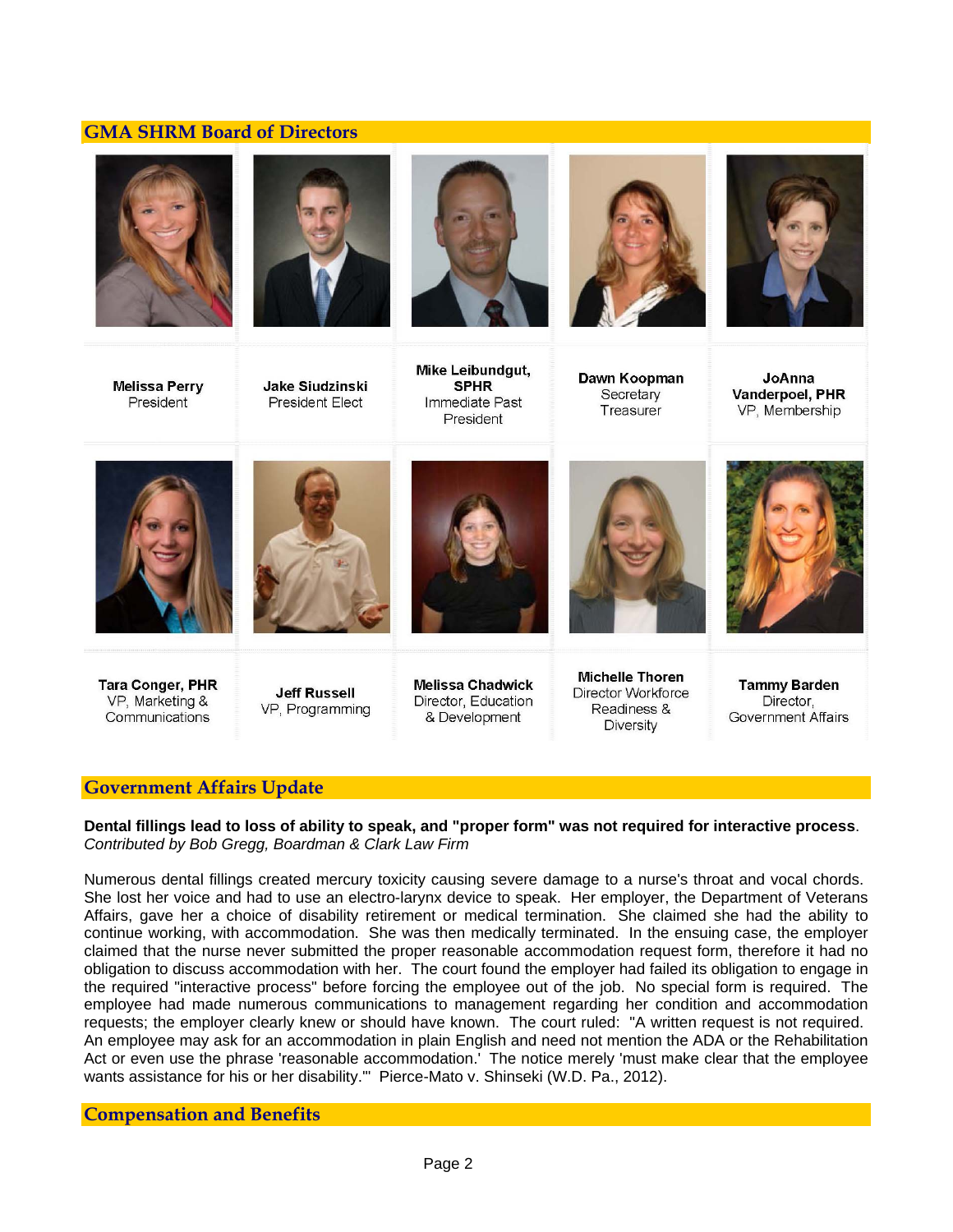| <b>Diversity</b>                |  |  |  |  |  |  |
|---------------------------------|--|--|--|--|--|--|
| <b>Employee Relations</b>       |  |  |  |  |  |  |
| <b>Talent Management</b>        |  |  |  |  |  |  |
| <b>Technology in HR</b>         |  |  |  |  |  |  |
| <b>Professional Development</b> |  |  |  |  |  |  |
| <b>Community Events</b>         |  |  |  |  |  |  |
| <b>GMA SHRM Social Media</b>    |  |  |  |  |  |  |
|                                 |  |  |  |  |  |  |
|                                 |  |  |  |  |  |  |

**Follow Us** 

Link Us

## **Forward HR**

Want to know what's going on in HR for the other areas of Wisconsin? WI SHRM has a new blog, Forward HR. Click here to take a look.

**Tweet Us** 

# **GMA SHRM Upcoming Events**

### **Thursday, October 11, 2012, GMA SHRM Toolbox**

**Topic:** November's Elections: What to Watch For **Location:** Olbrich Botanical Gardens

Have all of the political ads and hoopla made your head spin? Would you like to gain insight into how certain legislators, if elected (or reelected) may have an impact on human resources issues? Our October Toolbox will help you understand what legislative seats to watch this November. We will also provide updates on some of the bills in this current legislative session that were not signed into law and share insight on which legislators were in support of those bills. This educational program is intended to help our members make informed decisions when they vote in November and also to provide ideas for how to contact legislators to voice opinions and concerns.

For more information and to register, click here.

## **Wednesday, November 7, 2012, GMA SHRM Roundtable**

**Topic**: Leadership in Small and Mid-Size Companies **Location:** M3 Insurance

Leadership in small to mid size companies: it's important to do it consciously! Being a strong leader and having a strong culture facilitate strong organizational clarity. Some small to mid size business owners may consciously decide to wait to develop an infrastructure until the company is larger but studies show that as much as 15% of a company's profitability and performance comes from the people strategy and that the associated human resources programs can affect the success of a company by as much as 22%.

Join us for this interactive discussion on how small to mid size companies have been successful in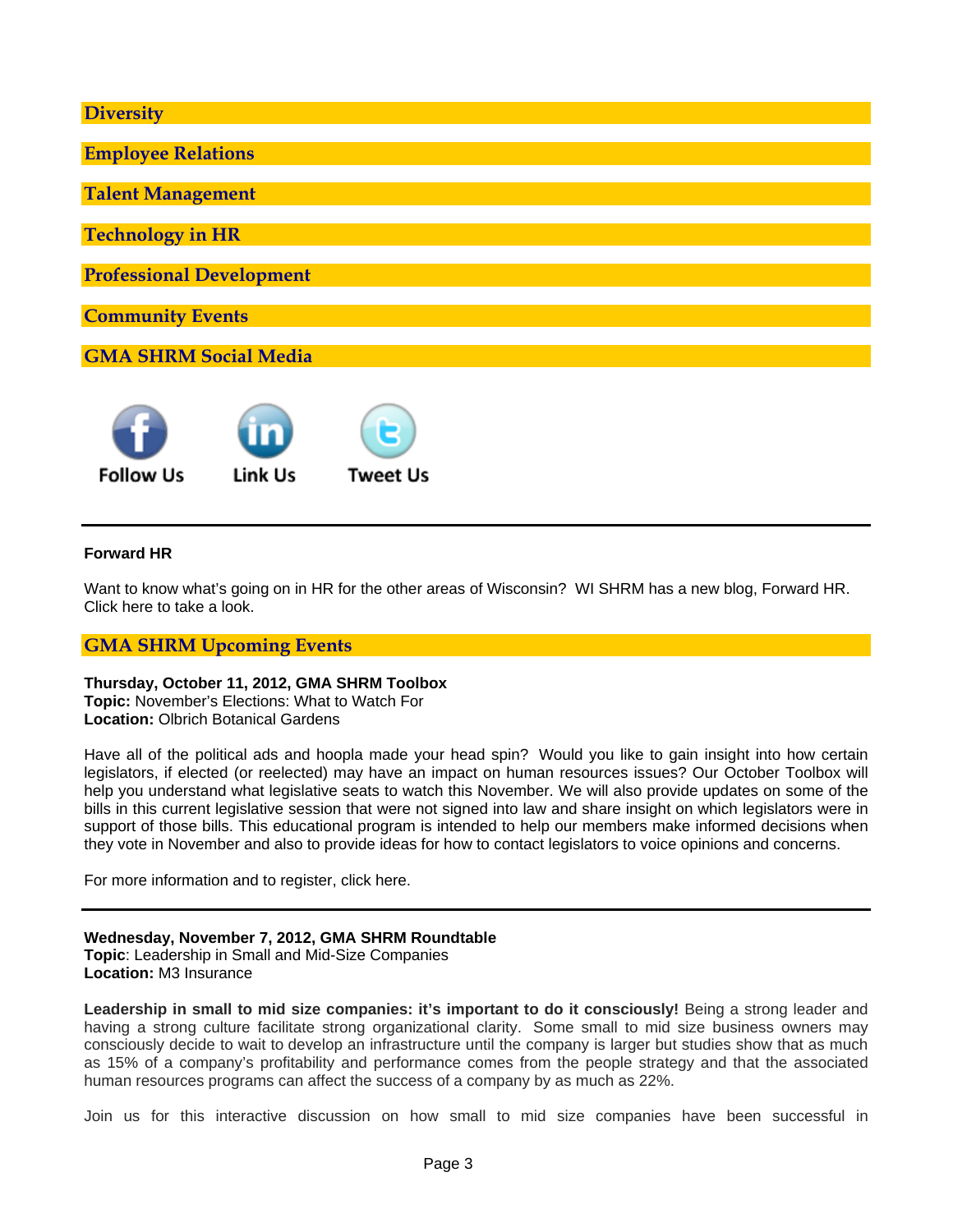consciously leading and developing their strategic vision, developing infrastructure, engaging in quality hiring processes that impact retention, exude strong decision making abilities, outstanding communications and the overall efforts of having a competitive advantage.

For more information and to register, click here.

## **Tuesday, November 13, 2012, GMA SHRM Strategic Summit**

**Topic:** Finance Made Easy for HR Professionals **Location:** Alliant Energy Center

Could you use a crash course in using the numbers to make a business case for your initiatives? If so, then attend this Strategic Summit to gain an understanding of how to interpret accounting and financial performance data. This program will give you the confidence to use the language of financial analysis to communicate more effectively with your financial peers and to clearly define the strategic direction of your organization.

Our presenter, Wade Huseth, CPA and Partner with Baker Tilly Virchow Krause, LLP, is experienced in the preparation of benchmarking and trend analysis tools and analysis and design of equity compensation programs.

For more information and to register, click here.

## **GMA SHRM Announcements**

#### **GMASHRM New Student Membership**

GMA SHRM believes fostering a relationship with local students will provide them an opportunity to connect with HR professionals while creating opportunities to assist them in their future job search and increase their learning of the HR profession. Effective immediately, GMA SHRM is providing a discounted membership to students enrolled in full-time HR programs at an undergraduate or 2-year community or technical college. The onetime membership fee is \$20 and covers Student Membership thru anticipated graduation date.

What a great opportunity for students to connect with the HR profession!

For more information, click here

### **GMA SHRM 2013 Partnership Opportunity**

**Now is your chance…..**to partner with GMA SHRM for a year-long opportunity to reach out to over 800 HR professionals representing more than 500 employers!

A few really important reasons to partner with GMA SHRM…

- 93.2% of GMA SHRM member survey respondents currently use our present partners for services (59.4% use 2 to 4 partners and 16.4% use 5 or more).
- 71.9% of GMA SHRM survey respondents estimate to spend \$5,000 or more with our current partners.

Here's what our current partners have to say…

 *"I've never questioned the benefits associated with partnering with GMA SHRM."* **Clara Hurd Nydam, CEO & Chief Talent Officer**

 *"The School of Graduate and Professional Studies at Edgewood College and GMA SHRM share the critical goal of promoting life-long learning in our communities. Sponsorship of GMA SHRM provides us with the opportunity to connect with the dedicated HR professionals in the Madison area and to*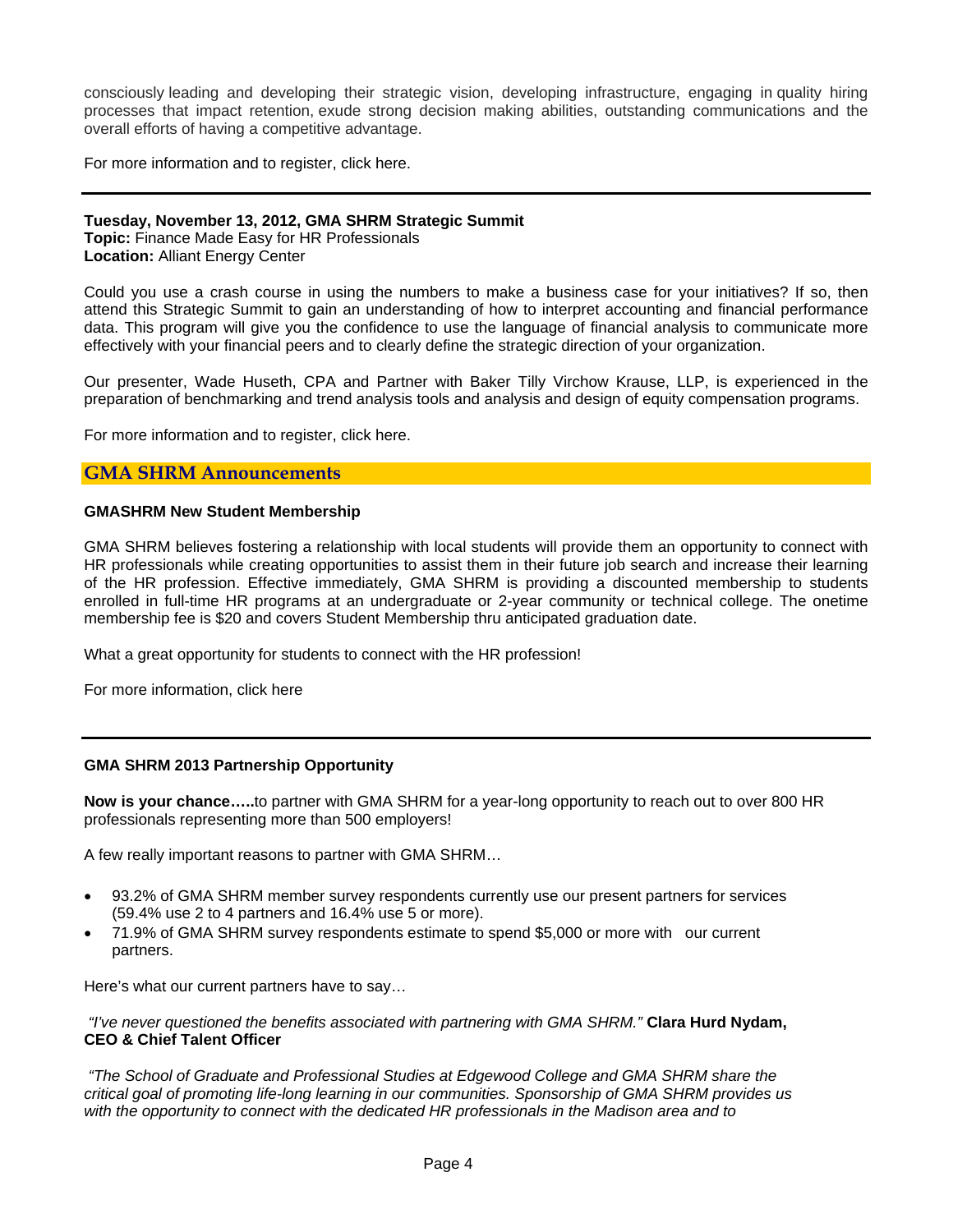*demonstrate how Edgewood College can help them meet their own professional goals as well as those of the staffs they serve in their businesses and organizations."* **Tom Bartelt, Marketing Coordinator for Online Programs, Edgewood College** 

If your organization is looking for strategies to promote its products or services to the Madison-area Human Resources community, you'll want to reach out to HR professionals via the Greater Madison Area Society for Human Resource Management (GMA SHRM)! Our chapter is one of the largest in the United States.

We are currently offering Corporate Partnerships for 2013. There are a three Partnership levels to suit your budget. Click here to see the benefits of becoming a Corporate Partner and to view the application form.

### **We offer other advertising options during the year as well. Highlights include:**

Opportunities throughout the year on a limited basis (first come, first-served):

- Web site advertising
- E-blast sponsorship
- Displays at meetings
- Meeting sponsorship
- Annual Human Capital Conference Sponsorship.

Click here to learn more about these options.

# Don't miss it...November 9<sup>th</sup> is the deadline!

## **Volunteer Opportunities!**

DVR is looking for a speaker to talk about the importance of First Impressions during the interview process. There is a PowerPoint speakers can use for the event that is already put together. The event is October 19 $^{\text{m}}$ . If you are interested, please contact Jesenia Rivera at Jesenia.rivera@dwd.wisconsin.gov. Thank you in advance for volunteering.

### **Job Boot Camp Review**

*Contributed by Michele Thorne, VP Workforce Readiness* 

On September 7<sup>th</sup>, GMA SHRM hosted Job Boot Camp at the Urban League and Madison College. We had over 60 participants and 25 GMA SHRM volunteers. The Workforce Readiness Committee wanted a large event to invite several community organizations together to help the unemployed in the community. The day included mock Interviews, resume writing, and a keynote speaker. We also had informational booths about continuing education and information from the local food bank. We had a survey at the end of the event and participants really enjoyed Seth (our keynote speaker from DWD) and the advice from our GMA SHRM volunteers. The best comment on the survey was that the day gave her hope to keep looking for employment. Thank you to all our volunteers for making this event possible. We hope moving forward this can be an annual event!

### **Certification Study Group**

Each year GMA SHRM offers a study group for those preparing for the PHR or SPHR certifications. This year the meetings will focus on having open discussion/dialogues for participants on topics in any of the modules as well as test taking skills. The meetings will be held at the corporate offices of The QTI Group (702 East Washington Avenue, on the corner of East Washington and Blount Street). The meetings will be held on the following dates beginning at 5:30pm:

- Tuesday November 13
- Tuesday November 27
- Wednesday December 5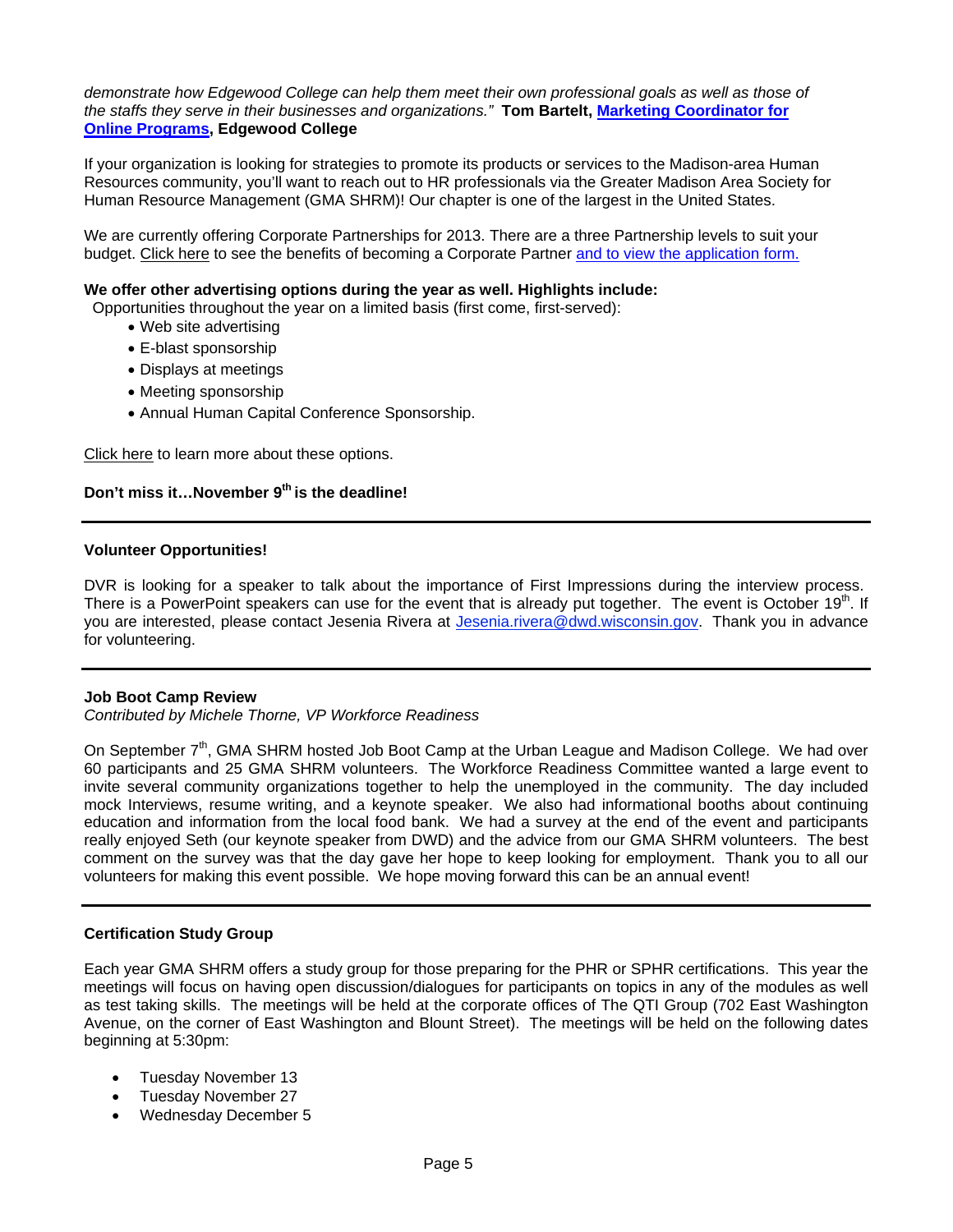Wednesday December 12

Questions can be directed to Jennifer Lindberg, SPHR, at 608-258-5525 or jenniferl@qtigroup.com

## **GMA SHRM Member News**

### **GMA SHRM Member Spotlight**

**Name:** Halee Iskalis

**Where do you currently work?**  Adecco, USA

### **What is the focus of your position?**

Full cycle recruitment for clerical and light industrial positions

## **How long have you been in the Human Resource field?**

1 ½ years

### **Which of your career accomplishments makes you proudest?**

I am fairly new to my role. Therefore, my greatest accomplishment was successfully designing and executing a recruitment plan for a new client.

### **What is the best advice you've ever received?**

Create distinction to avoid extinction - doing the same thing as everyone else will not put you ahead of the pack.

## **Why did you decide to join GMA SHRM?**

Last year, I attended the SHRM conference at Monona Terrace, where I was lucky enough to meet my current Branch Manager. That meeting led me to my current position.

### **Welcome New Members!**

GMA SHRM welcomes the following members who joined our chapter in **August 2012**.

| Julie    | Allord           | Owner                               | The BenefitsWorks                            |
|----------|------------------|-------------------------------------|----------------------------------------------|
| Laura    | Amundson         |                                     |                                              |
| Timothy  | Anthon           | <b>Vacation Benefits Specialist</b> | Anthon & Associates                          |
| Kristi   | Barbian          | <b>Human Resources</b>              | Womens International Pharmacy, Inc.          |
| Jason    | Bos              | Student                             |                                              |
| Carlee   | <b>Feuling</b>   | Human Resources Generalist          | Landmark Services Cooperative                |
| Hailee   | <b>King</b>      | Exec. HR Specialist                 | <b>Office of State Employement Relations</b> |
| Monica   | McKillip         | <b>HR Generalist</b>                | <b>Duluth Trading Company</b>                |
| Steve    | <b>Mellstrom</b> | Human Resources Director            | Capitol Lakes                                |
| Caroline | Pechan           |                                     | Cascade Asset Management                     |
|          |                  | Senior Manager, Regional Human      |                                              |
| Linda    | Peterson         | <b>Resources</b>                    | Baker Tilly Virchow Krause, LLP              |
| Gene     | Sarmiento        |                                     | LegalShield                                  |
| Lindsay  | Schuster         | Human Resources Generalist          | <b>Oakbrook Corporation</b>                  |
| Matthew  | Tubbin           | <b>Benefits Consultant</b>          | Johnson Insurance Services                   |
| Jean     | Williams         | Senior Manager                      | Covance                                      |